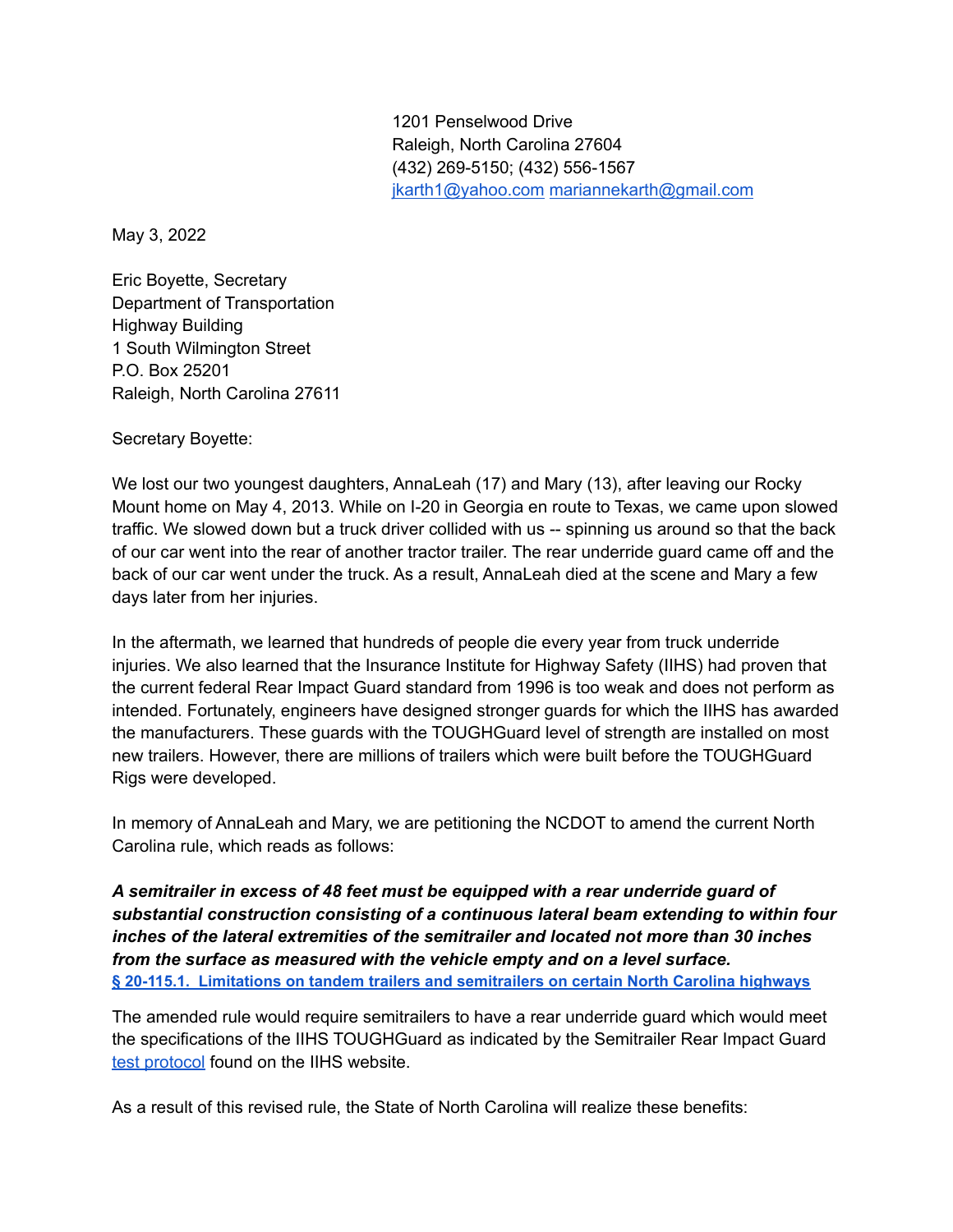- 1. More truck crashes will be survivable. There will be fewer catastrophic injuries and truck crash fatalities. (See this story, N.Y. Man Saved By [Stoughton](https://www.stoughtontrailers.com/news/id/112/ny-man-saved-by-stoughton-rear-underride-guard-featured-in-tv-news-story) Rear Underride Guard [Featured](https://www.stoughtontrailers.com/news/id/112/ny-man-saved-by-stoughton-rear-underride-guard-featured-in-tv-news-story) In TV News Story, of Terry Rivett, a truck crash survivor, and the difference made by a TOUGHGuard.)
- 2. The State of North Carolina will reduce the costs and traffic congestion of fatal truck crash investigations.

Aftermarket RIG Retrofit [solutions](https://annaleahmary.com/2020/12/retrofit-solutions-for-rear-impact-guards-to-prevent-deadly-underride/) are available from most trailer manufacturers, as well as an innovative product developed by a North Carolina engineer, Aaron Kiefer, *[TrailerGuards](https://www.trailerguards.com/)*.

Visit our website, [annaleahmary.com,](https://annaleahmary.com/) for other relevant information, including crash test videos. Please let us know if you have any questions.

Respectfully submitted,

Jerry Karth

Marianne Karth